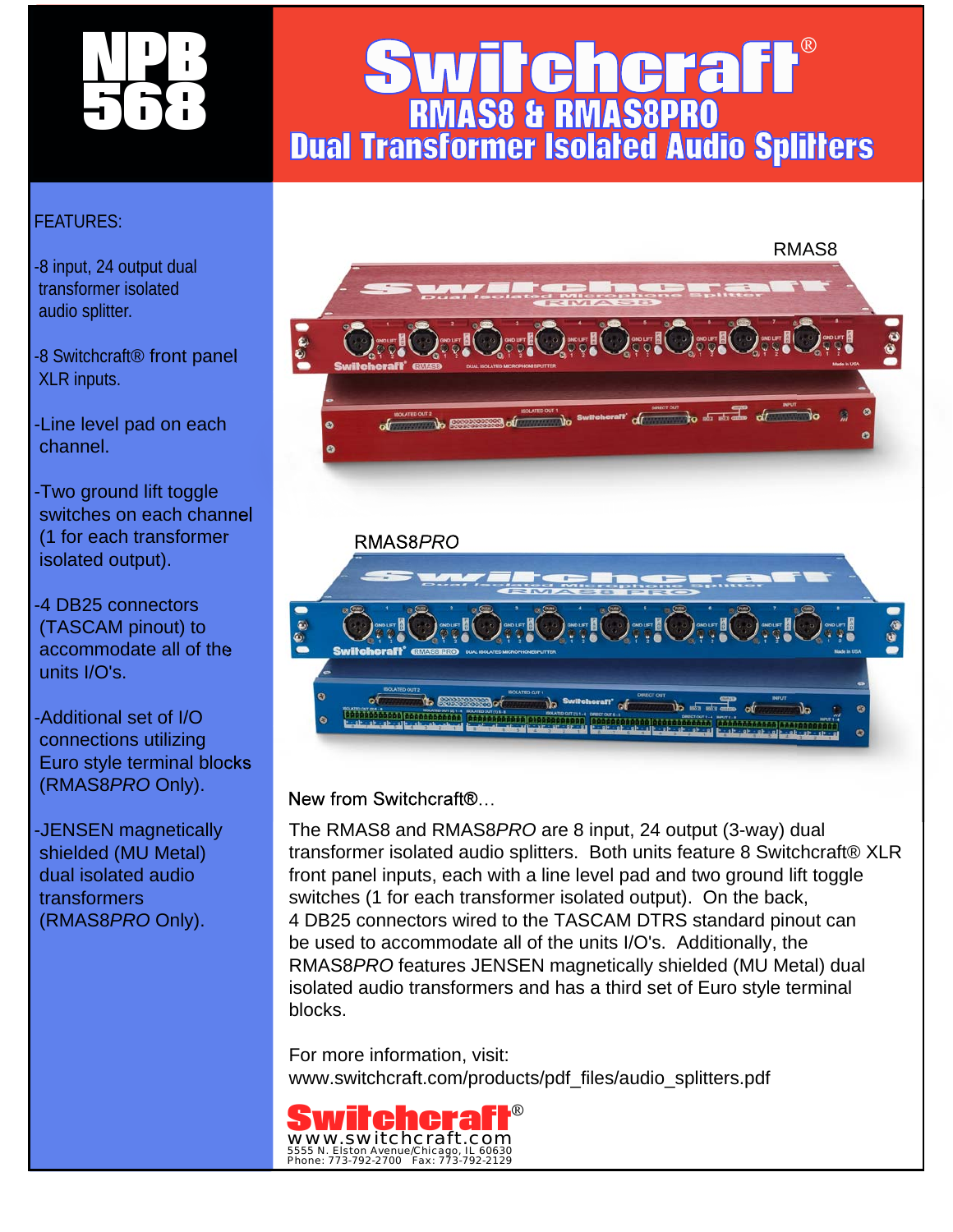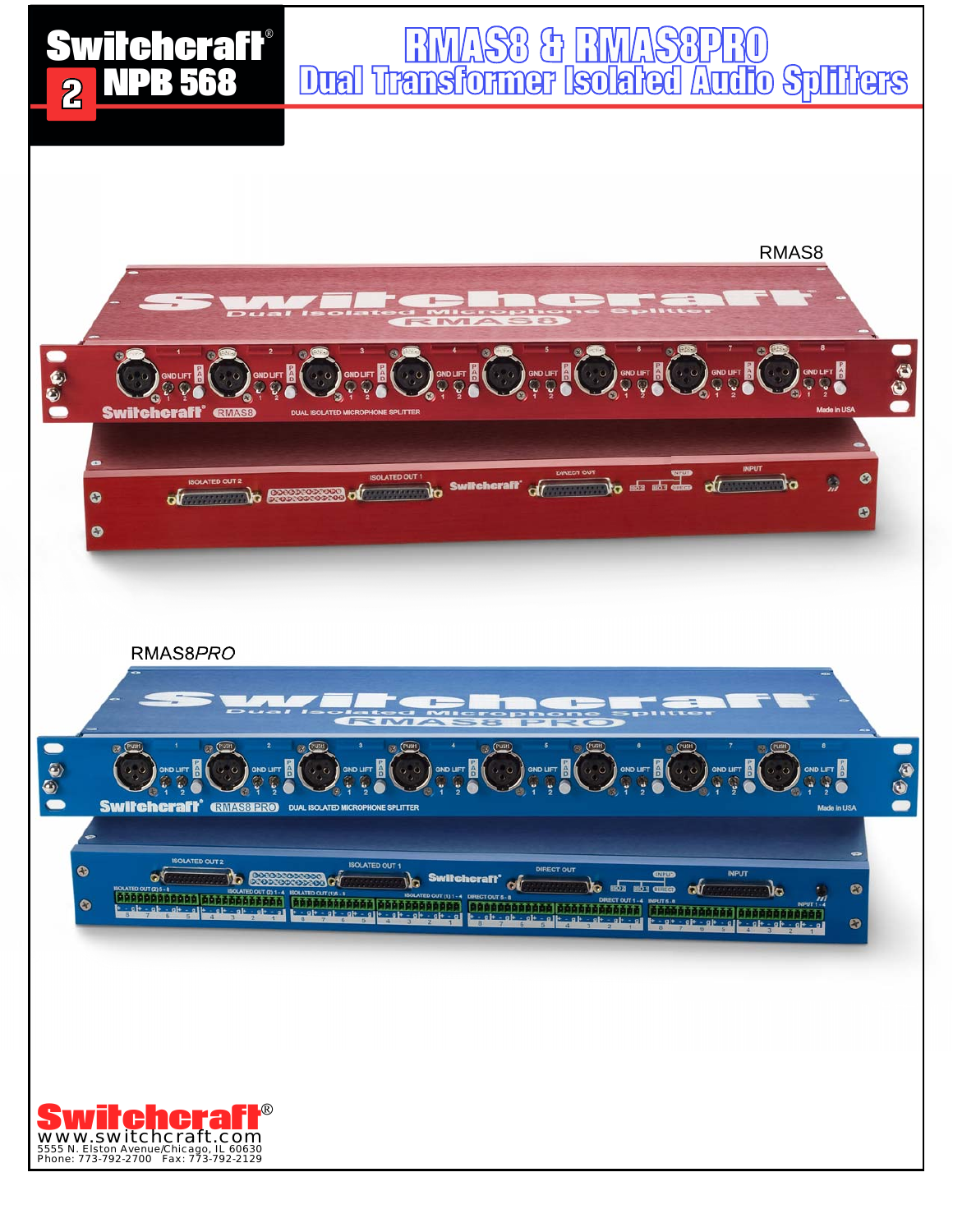

The RMAS8 is an 8 input, 24 output dual transformer isolated audio splitter. It features 8 Switchcraft® XLR inputs on the front, each with a line level pad and two ground lift toggle switches (1 for each transformer isolated output). On the back, 4 DB25 connectors wired to the TASCAM DTRS standard pinout can be used to accommodate all of the units I/O's.





- 1. Premium grade Switchcraft® XLR inputs for front panel connection of individual audio signals.
- 2. Quick change designation strips are used to create and modify custom channel labeling for each input.
- 3. High quality toggle switches allow you to connect or isolate (lift) the ground connection for either of each channel's transformer isolated outputs.
- 4. Line level (40dB) pad switch (for isolated outputs only) helps prevent transformer saturation from line level signals.
- 5. Second set of eight transformer isolated audio outputs.
- 6. TASCAM DTRS pinout diagram for all DB25 inputs and outputs.
- 7. First set of eight transformer isolated audio outputs.
- 8. Eight direct outputs with grounds permanently connected. It is necessary to use this output for powering phantom powered microphones.
- 9. DB25 inputs 1-8. These can be used instead of, but not along with the front panel XLR inputs.

10. Chassis ground connection point.